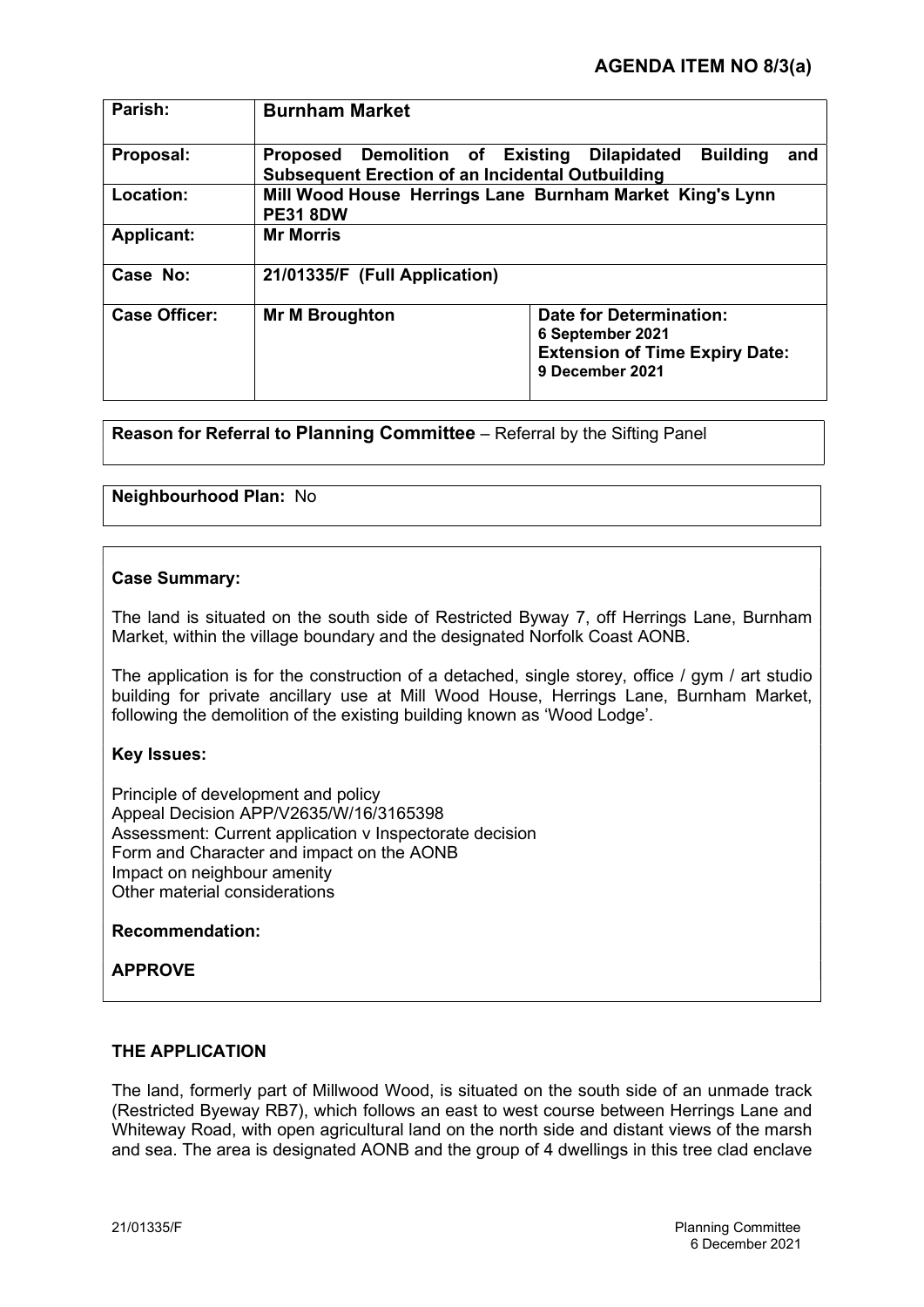form the northern edge of the settlement boundary of Burnham Market, with the central hub of the village at a lower level to the south.

The site comprises:

- A dilapidated and fire damaged former two and single storey building 'Wood Lodge', aligned to the western boundary of the greater site and abutting the front northern boundary – with that area somewhat overgrown at present. Wood Lodge, constructed in render, panelled and red brick walls with dormers and red pantiles, was formerly a detached dwelling in its own right, but was utilised as a bed and breakfast facility up to its fire damaged state in 2015.
- The applicants two and single storey, detached dwelling (Mill Wood House) lies on the eastern side of the site. It has a detached garage block on its eastern side and is constructed in a red-orange brick and red pantiles, with landscaped gardens including protected trees to the front, side and rear. The site of the former dwelling (Wood Lodge) has been incorporated into the curtilage of Mill Wood House.
- The application seeks the demolition of the dilapidated building 'Wood Lodge' and the construction of, for private ancillary purposes, a detached, single storey, office / gym / art studio replacement building, with siting aligned to the western boundary, but set-back from the northern boundary.
- Materials identify an oak framed building finished in painted render and weatherboard, reclaimed pantiles, oak framed openings and detailed glazing.
- An application for a replacement two storey ancillary building to cater for charitable fund raising entertainment events was refused in 16/01237/F following an Appeal.

# SUPPORTING CASE

With regard to the previous appeal following the refusal of application 16/01237/F, the Planning Inspector did not refer to 'scale' as such, and the appeal was not dismissed because of concerns about the scale of the building in relation to the existing site or neighbouring buildings.

The Inspector's concern was about the size of the proposed building and the resultant large number of people it could have held, potentially leading to noise and disturbance for neighbouring residents. That was the only ground the appeal was dismissed on.

The latest proposal is significantly smaller than the previously refused scheme, as well as being smaller than the existing building it would replace. The refused scheme had a footprint area of 228m2 whereas the current proposal has a footprint of 175m2, which represents a 23% decrease in the amount of built development covering the site in comparison to that previously proposed. The current proposal would also be lower in overall height than the previously refused scheme (5.45m as opposed to 6.1m) and would no longer include a first floor.

Whereas the proposal dismissed on appeal was designed to accommodate relatively large numbers of people within 'open entertainment space' across two floors, the latest proposal is single storey and designed for private low key uses (art studio, home gym and home office).

The latest proposal would also be smaller than the existing building it would replace. The existing building has a footprint area of 202m2, so the proposal would give a 13% decrease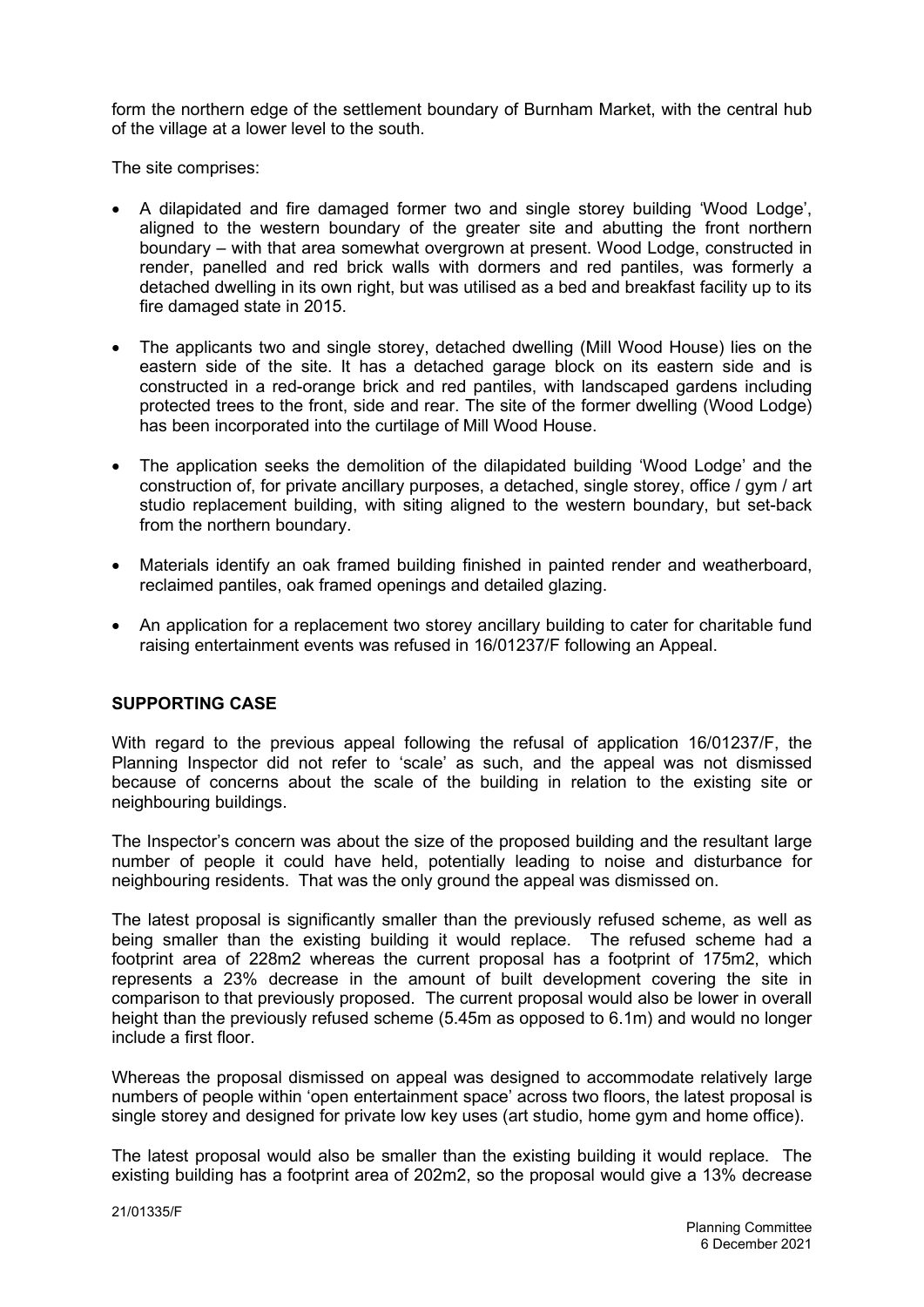in built coverage, whilst the overall height of the existing building is 6.7m, so the proposed building would be significantly lower overall at only 5.45m.

The size and scale of the proposed building cannot therefore really be considered a concern when it would actually be smaller than the existing building it would replace.

## PLANNING HISTORY:

21/00101/TPO: Tree work approved 5/10/21.

21/00062/TPO: Tree work approved 14/07/21

16/01237/F: Refused: 02/11/16 - Demolition of B&B known as Wood Lodge and construction of a detached 2 storey building to be used for entertainment purposes for charitable events - Wood Lodge Millwood Burnham Market

APPEAL: Dismissed 30/06/17: Based on Policy DM15 – noise and disturbance to neighbouring sites

16/00194/DM: Prior Notification Not Required: 29/02/16 - Prior Notification of proposed demolition: Three outhouse buildings - Wood Lodge Millwood Burnham Market

16/00072/PREAPP: Likely to approve: 16/06/16: The proposal is to replace the existing B&B with a stand-alone structure to be used as an ancillary entertainment space for the neighbouring Mill Wood House under the same ownership - Wood Lodge Millwood Burnham Market

16/00026/TPO: TPO Work Approved: 28/06/16 - 2/TPO/00258:

16/00021/TPO: TPO Work Approved: 01/06/16 - 2/TPO/00258:

15/02127/DM: Withdrawn: 21/01/16 - Prior Notification of proposed demolition: Three outhouse buildings - Wood Lodge Millwood Burnham Market

14/00090/TPO: TPO Work Approved: 28/10/14 - 2/TPO/00258:

11/00202/F: Permitted: 04/04/11 - To add natural hardwood cladding to front, back and side elevations - Mill Wood House Herrings Lane Burnham Market

10/00130/F: Permitted: 08/04/10 - Construction of garage, changing room for new pool and greenhouse - Mill Wood House Herrings Lane Burnham Market

09/01986/F: Withdrawn: 02/12/09 - Construction of new garage and changing room - Mill Wood House Herrings Lane Burnham Market

09/00793/F: Permitted: 07/08/09 - Two storey extension to existing dwelling with new garage and internal alterations - Mill Wood House Herrings Lane Burnham Market

08/01155/F: Permitted: 16/06/08 - Construction of dwelling following demolition of existing - Mill Wood House Herrings Lane Burnham Market

05/02618/F: Permitted: 07/02/06 - Change of use of stables and garage to provide selfcontained annexe and construction of detached garage - Wood Lodge Herrings Lane Burnham Market

21/01335/F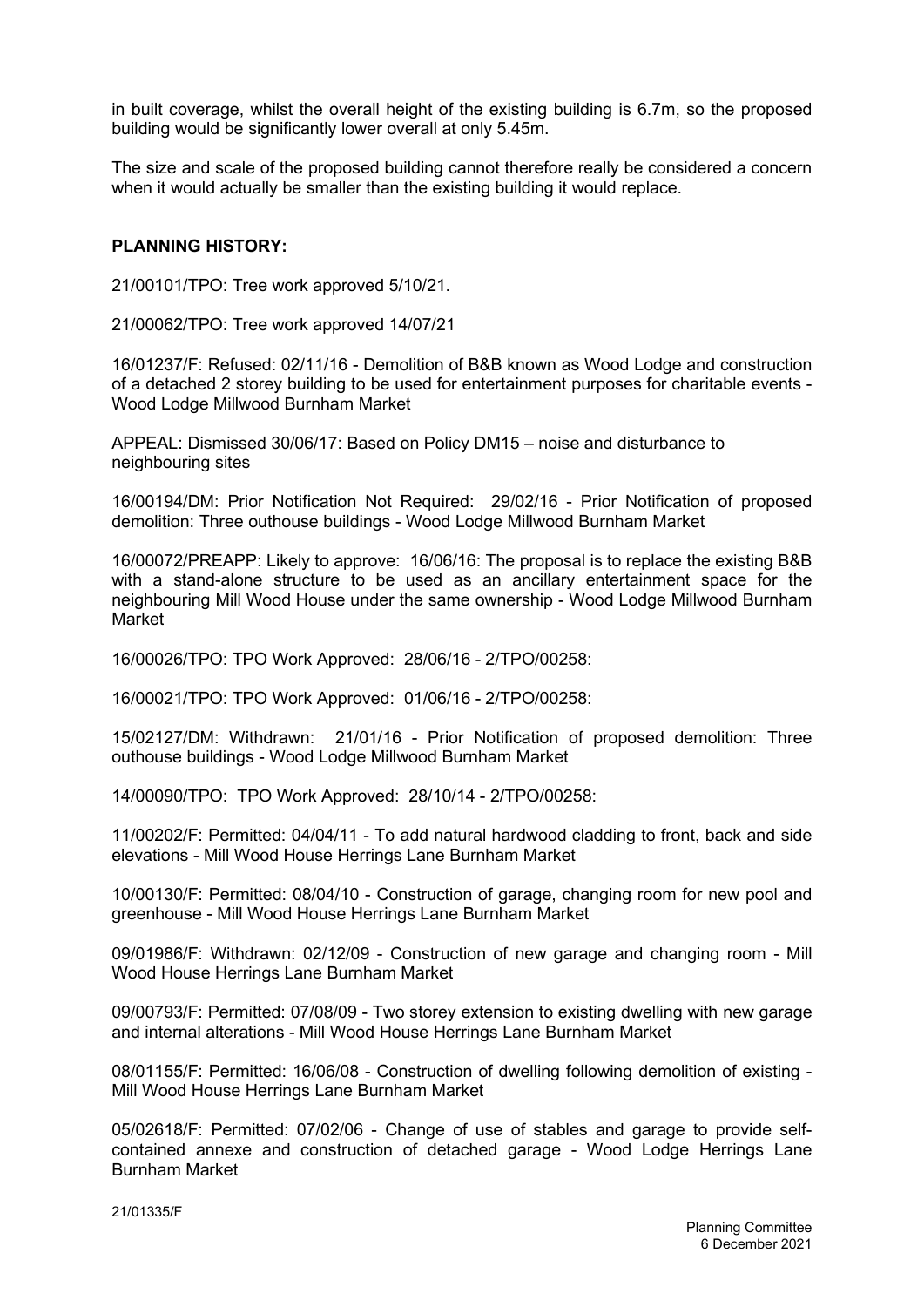03/2190/F: Permitted: 24/02/04 - Extension to dwelling (amended plans) – Millwood Herrings Lane Burnham Market

# RESPONSE TO CONSULTATION

### Parish Council: NO OBJECTION

### Arboricultural Officer: NO OBJECTION

Condition existing tree protection fencing to remain in situ throughout building works

### Norfolk Coast Partnership: NO OBJECTION

Ancillary use recommended External lighting - informal advice applied

#### Environmental Quality: NO OBJECTION

The screening assessment identifies that the land is depicted as woodland and then residential since early map editions. No potential sources of contamination are identified in the information provided.

## Natural England: NO RESPONSE

#### REPRESENTATIONS

NONE received

### LDF CORE STRATEGY POLICIES

- CS01 Spatial Strategy
- CS02 The Settlement Hierarchy
- CS06 Development in Rural Areas
- CS08 Sustainable Development
- CS11 Transport
- CS12 Environmental Assets

### SITE ALLOCATIONS AND DEVELOPMENT MANAGEMENT POLICIES PLAN 2016

- DM1 Presumption in Favour of Sustainable Development
- DM2 Development Boundaries
- DM7 Residential Annexes
- DM15 Environment, Design and Amenity

21/01335/F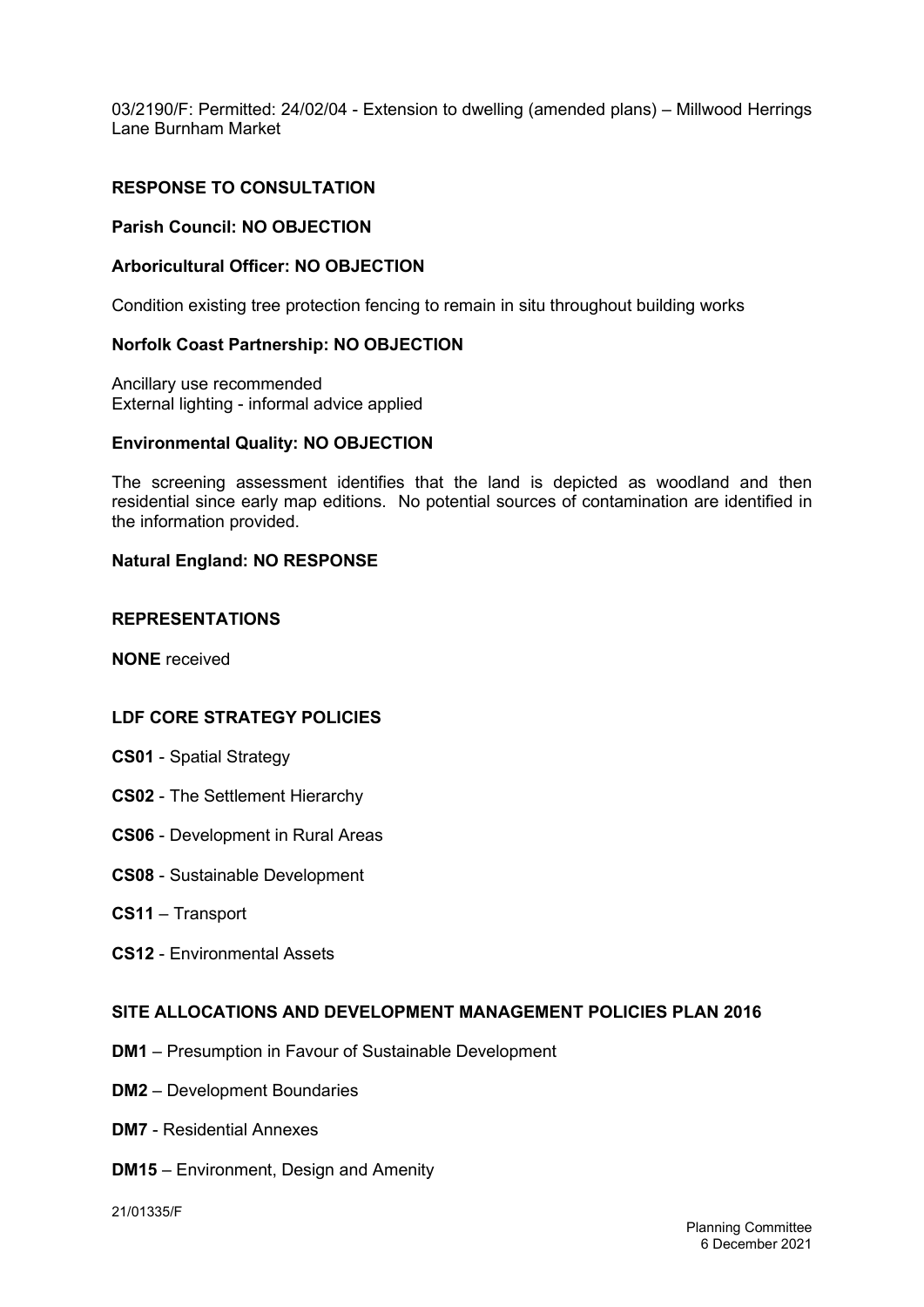# NATIONAL GUIDANCE

National Planning Policy Framework (NPPF) Planning Practice Guidance (PPG) National Planning Policy Framework – sets out the Government's planning policies for England and how these are expected to be applied. National Design Guide 2019

# PI ANNING CONSIDERATIONS:

The main planning considerations are:

- Principle of development and policy
- Appeal Decision APP/V2635/W/16/3165398
- Assessment: Current application v Inspectorate decision
- Form and Character and impact on the AONB
- Impact on amenity
- Other considerations

## Principle of development and policy:

Mill Wood House lies at the northern edge of the built-up area of Burnham Market, a key rural service centre in the settlement hierarchy. It has access from Herrings Lane and is within the Norfolk Coast AONB.

The application identifies the proposal site comprises Mill Wood House and Wood Lodge. Wood Lodge was formerly a two and single storey dwelling on land in its own right, but latterly a bed and breakfast facility, prior to fire damage (2015). It has remained in its fire damaged, partially demolished state since.

The application seeks to construct a detached, single storey ancillary building, comprising office, gym and art studio for personal, ancillary use by the applicant, within the expanded curtilage of the dwelling Mill Wood House. The proposed building would replace the existing fire damaged 'Wood Lodge' and would be sited similarly on the western boundary but setback from the northern (front) boundary of the site.

Whilst KLWNBC Policy DM7 SADMP 2016 addresses, in its criteria, annex style accommodation, this is an unusual proposal where it is proposed to demolish the separate former dwelling / Bed and Breakfast facility (Wood Lodge), and replace it with an ancillary outbuilding tied to the main house Mill Wood House.

The proposal would:

- Be in the same ownership as, and occupied in conjunction with, the principal dwelling, within an expanded garden and curtilage.
- Be ancillary and subordinate in scale to the principal dwelling
- Share existing access, gardens and parking of the main dwelling

In this case it is material that there is the existing dwelling, albeit fire damaged, known as 'Wood Lodge' in the position where it is proposed to site the ancillary building. Therefore there is already a building in this location, which is within a site in the development boundary of Burnham Market. Should an application for a new dwelling on the site of Wood Lodge have been made, then in this location it could be favourable.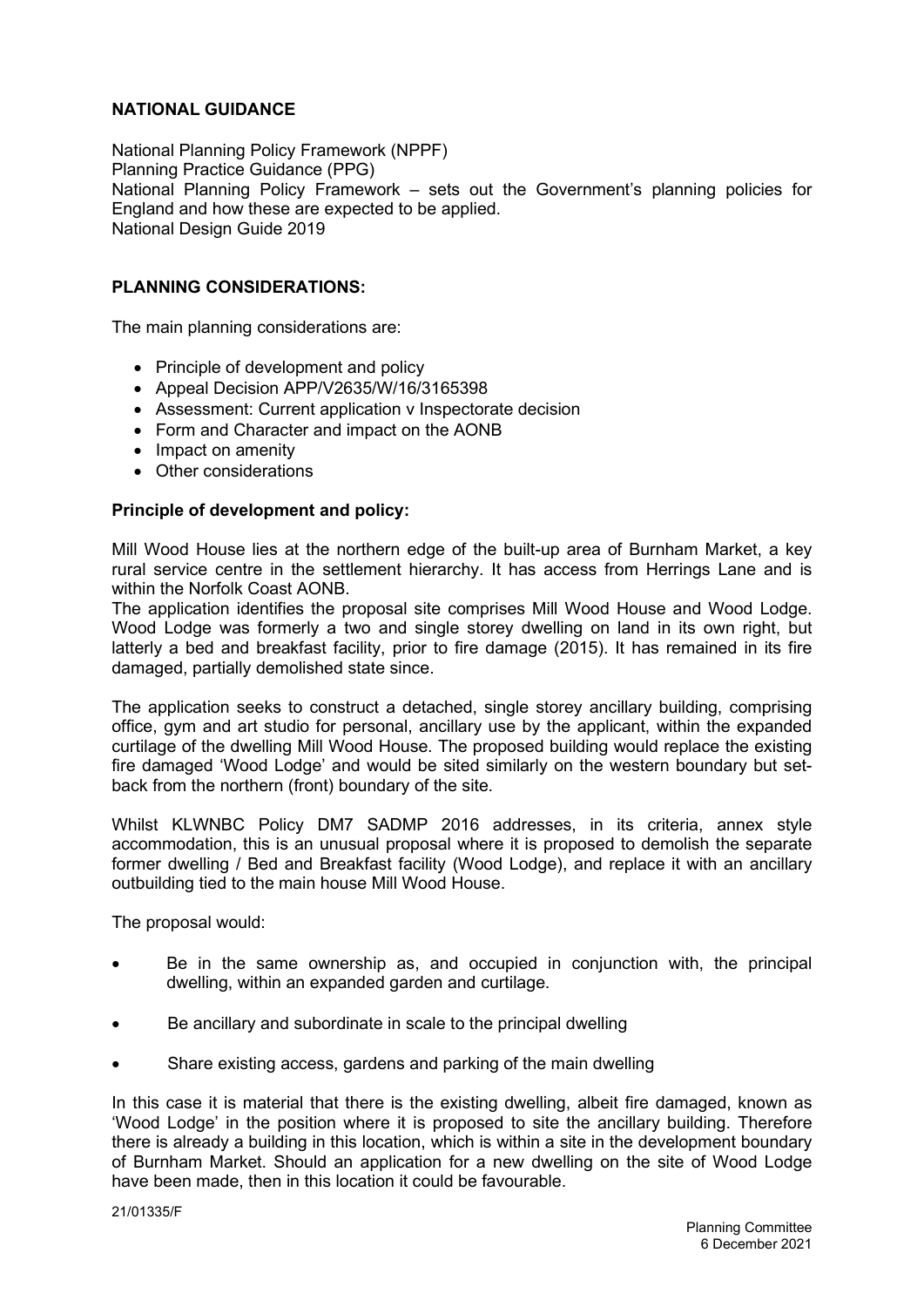In principle, development in this location is acceptable if the proposal accords with the King's Lynn and West Norfolk Borough Council Core Strategy 2011 and the Site Allocations and Development Management Policies Plan (SADMP) 2016. Due consideration is also given to the National Planning Policy Framework.

# Appeal Decision APP/V2635/W/16/3165398 - 30/06/2017:

Application 16/01237/F related to the demolition of the former B&B facility known as Wood Lodge and the construction of a detached 2 storey replacement building to be used for entertainment purposes for charitable events. The application was refused by KLWNBC based on noise and disturbance and increased vehicular movements to the detriment of highway safety.

The appeal was made under section 78 of the Town and Country Planning Act 1990 by the current applicant against a refusal by King's Lynn and West Norfolk Borough Council to grant planning permission in 16/01237/F. The development proposed was a new build structure to be used as a private entertainment space, ancillary to the neighbouring Mill Wood House, replacing the former dwelling/bed &breakfast (Wood Lodge).

The appeal was dismissed. The main issue in the case was the effect of the proposal on the living conditions of nearby residents, with particular reference to noise and disturbance and any effect on highway safety.

A copy of the previous appeal is attached in full to this report.

In summary, based on the proposal for a venue for charitable events, the Inspector concluded that while he did not consider that the proposal would have an adverse effect on highway safety, the proposal would potentially have an adverse effect on the living conditions of nearby residents, with particular reference to noise and disturbance.

# Assessment: Current application v Inspectorate decision:

This proposal differs significantly from that refused on Appeal.

The building now proposed to replace Wood Lodge is a single storey structure with vaulted roof at 5.45m high, with a footprint of 175sqm.

The proposed scale represents:

- A reduction of 13% on that existing which is 6.7m high
- A 23% reduction in footprint on the 6.1m high, two storey structure proposed and refused on Appeal in 16/01237/F

Perhaps the key difference is that the current application identifies the structure is for private and personal ancillary use in connection with Mill Wood House and thus large gatherings for entertaining purposes are not expected.

The proposed layout is more in keeping, and which may be expected, with personal uses, as opposed to areas available for large scale gatherings and entertaining purposes.

The nature of this proposal does not infer any likely increase in traffic movements to or from the site, which in itself would create noise by movement.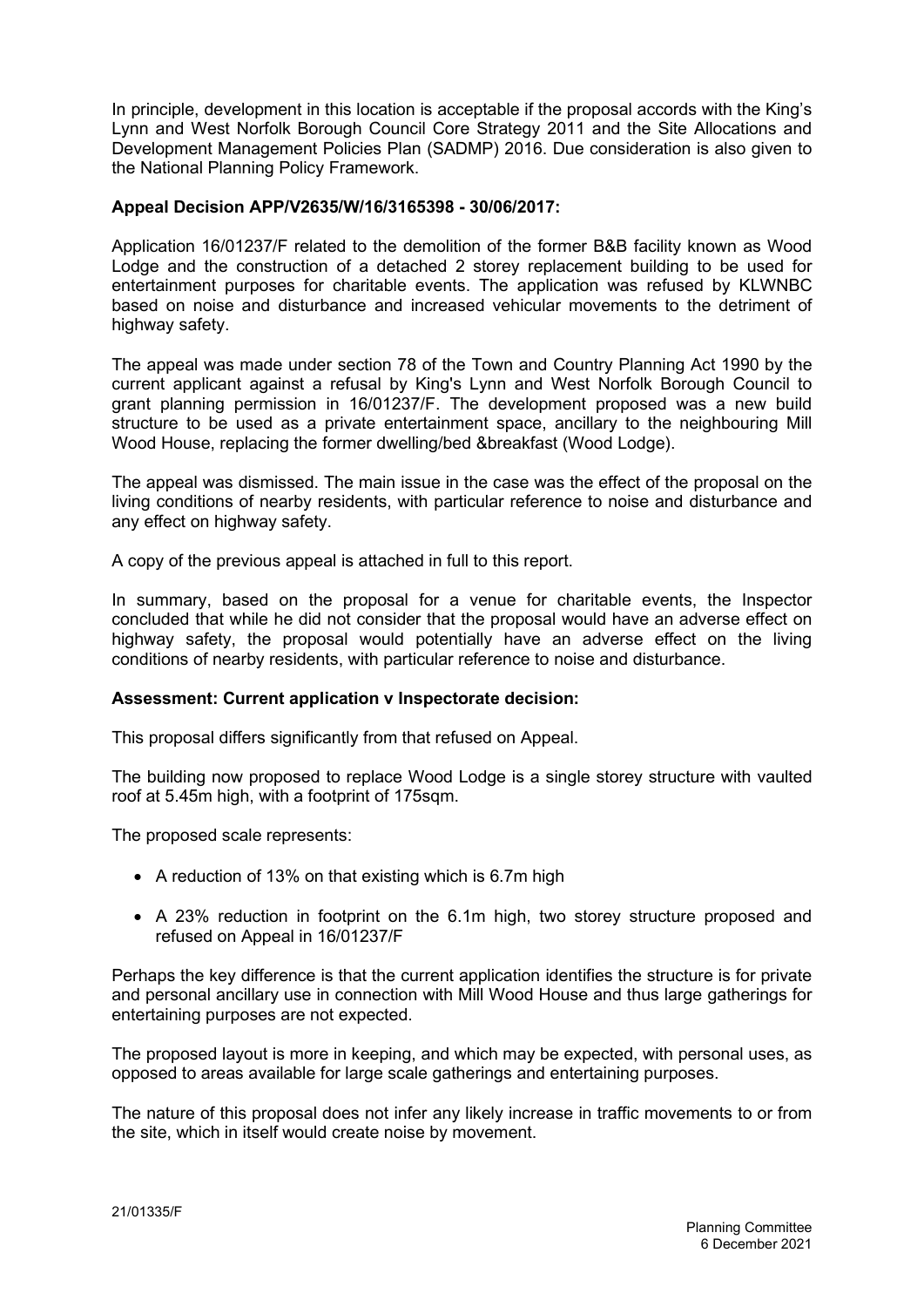The structure remains sited in close proximity to the neighbouring western boundary, but has no windows on the western elevation. No representations have been received from any neighbours.

These are factors in considering the current proposal against any perceived potential impact of noise and disturbance affecting the living conditions of nearby residents.

On this basis, it is considered the application has taken into account the Appeal decision, and has dealt with the issues raised in that appeal.

### Form and Character and any impact on the AONB:

Historically 'Millwood Wood' lies on the south side of the unmade track Restricted Byeway RB7, with open agricultural land and sea views north, the area designated as part of the Norfolk Coast AONB.

The four sizeable, detached dwellings at the Herrings Lane end of the track occupy large plots and are set back, with prominent trees, hedge and other landscaping providing a degree of frontage screening and thus sites which retain a sense of tranquillity to this location.

Millwood Wood in greater density continues west, beyond the said dwellings, to the junction with Whiteway Road. The pattern of 'large scale' dwellings, albeit more varied, continues towards the central area of the village, south along Herrings Lane, commencing from the junction with RB7, 75m east of the proposal site.

The former two and single storey 'Wood Lodge' abuts the western boundary of the site, with single storey elements extending up to the northern boundary with RB7. The area around Wood Lodge has become overgrown. The trees front and rear have, however, all been surrounded by herras fencing, providing adequate tree protection and separation between the trees and access to Wood Lodge. The purpose and method being acceptable protection during any future building works as agreed with the Arboricultural Officer.

There are in / out gated access points to the site from the track on the north boundary – the access drive is in semi-circular format on the wide open frontage and there is adequate parking and turning. The western side of the northern boundary is fenced.

RB7 is a restricted byway fronting the site between Herrings Lane and Whiteway Road and is unaffected by the proposal. The said track forms a 'ridge' in the locality – with the village descending on the south side and the meandering, narrow Herrings Lane descending on the north side on its route towards Burnham Norton.

When travelling south along Herrings Lane from Burnham Norton one attains a view of the dwellings tucked into the south side of RB7, but given retained trees fronting dwellings, screening of the land remains satisfactory. Trees to the front and rear of this building are retained as is existing boundary treatment on the north and west.

Overall, in terms of scale, screening, siting and design, the proposal provides a modern, albeit large ancillary building, set in a tree clad environment and subservient to the main dwelling. There is no impact on the street scene, or on views into or out of the site which would impact adversely on this AONB locality.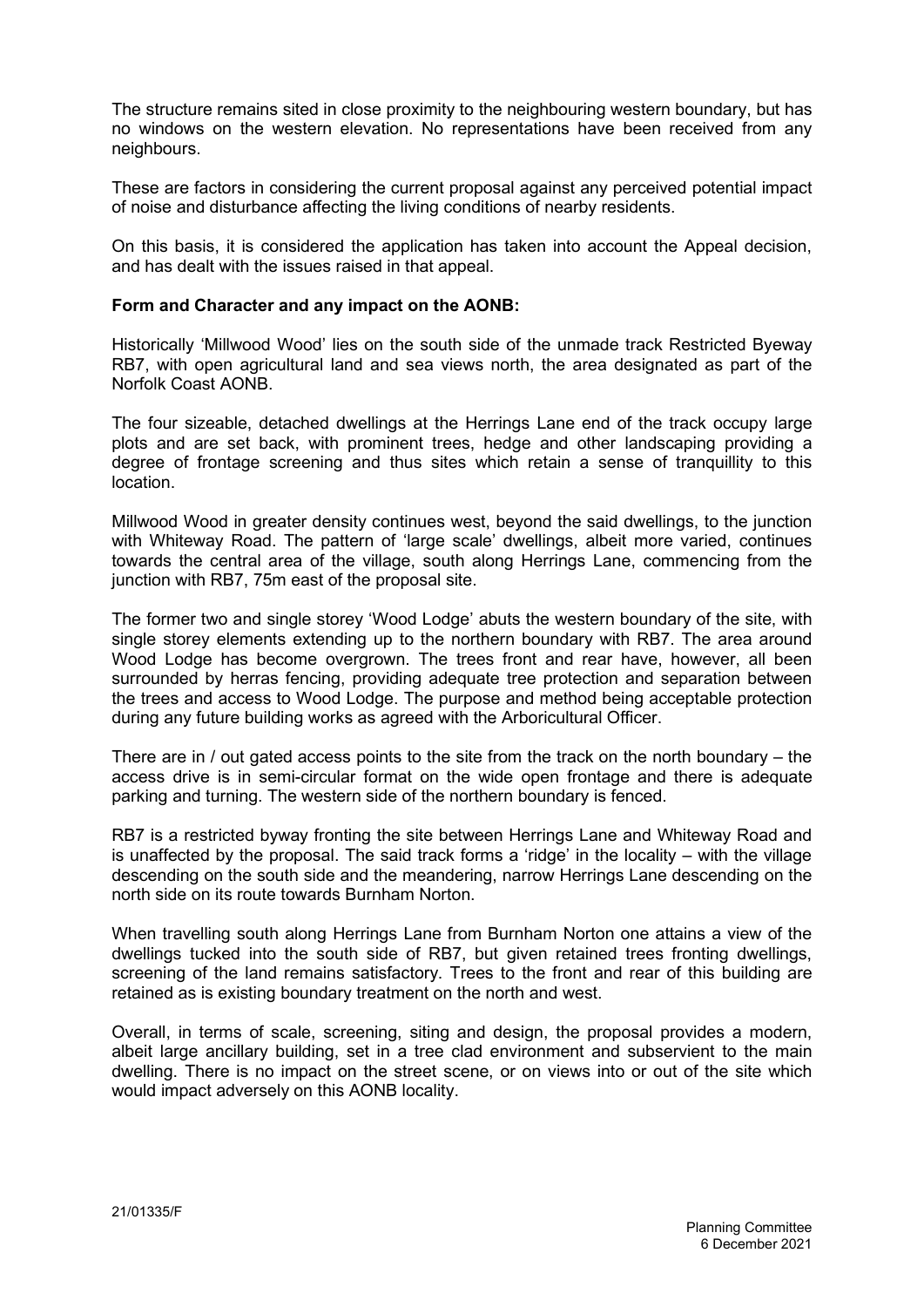## Impact on amenity:

The proposed building would be single storey with its elongated rendered west elevation on a par with that existing in terms of boundary siting and thus in close proximity to the neighbouring 2m fenced boundary (west). There is no glazing on the west elevation.

Given scale, design and siting, there are no overlooking, overbearing or overshadowing issues affecting the nearest neighbour. The proposed use of the building is personal use and as such is unlikely to create any adverse impact on the neighbouring site in terms of noise or disturbance

There are no other overriding factors which are likely to adversely impact on the neighbouring site west. As stated earlier in the report no neighbour representations have been received.

## Other Considerations:

Crime and Disorder: There are no known crime and disorder issues associated with this site or proposal

## CONCLUSION:

Historically, a residential dwelling, subsequently utilised as a 'Bed and Breakfast' facility, Wood Lodge, has been standing derelict since 2015 following fire damage.

This development clearly differs from that proposed in 2016 (and subsequently dismissed on appeal) in terms of scale, design and specifically use, and as such the proposed scheme is considered acceptable with use conditioned to that of 'personal' ancillary use.

The re-build proposal will protect and enhance the amenity of the wider environment and, given private use ancillary to Mill Wood House, there will be negligible impact on neighbouring uses.

It is considered that the proposed office /gym/ art studio, whilst large, is of an acceptable design and scale, which does not overdevelop the site, which will not impact adversely on the character and appearance of the locality or neighbour amenity and would not create a detrimental impact upon the AONB.

Overall, the proposal is considered to be in accordance with the requirements of the Core Strategy 2011, the Site Allocations and Development Management Policies Plan (SADMP) 2016, as well as the National Planning Policy Framework. It is therefore recommended this application be approved.

# RECOMMENDATION:

APPROVE subject to the imposition of the following condition(s):

- 1 Condition: The development hereby permitted shall be begun before the expiration of three years from the date of this permission.
- 1 Reason: To comply with Section 91 of the Town and Country Planning Act, 1990, as amended by Section 51 of the Planning and Compulsory Purchase Act, 2004.